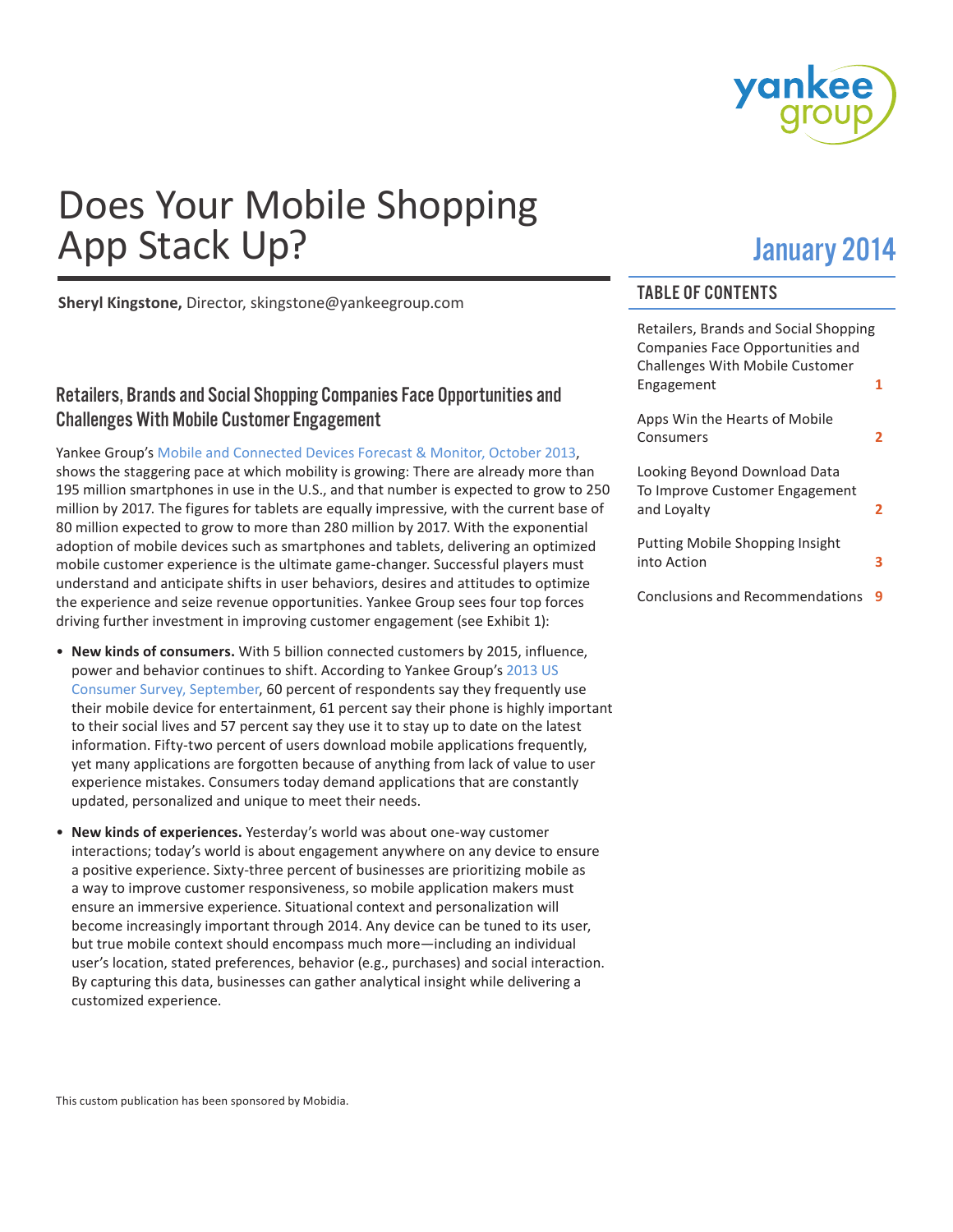- <span id="page-1-0"></span>• **New kinds of opportunities.** Sixty-two percent of businesses are looking to engage with customers on mobile apps, and those consumers want a range of features from mobile shopping and payments to gaming and productivity tools. With 90 percent of consumers interested in mobile coupons and shopping, there is a huge untapped opportunity to not only generate revenue, but also improve customer engagement and loyalty. Mobile applications can provide unique opportunities to reinforce brand, increase accessibility, push notifications and communication of special offers, generate repeat purchases, increase social sharing and develop rich profiles of customers.
- **New kinds of technologies.** Ninety-three percent of marketers are highly interested in testing multiple variations of apps to create a personalized experience for customers. With this kind of personalization, businesses can deliver a completely different level of customer engagement. One hundred percent of marketers versus 75 percent of IT personnel want to analyze customer segments and leverage that insight to further fine-tune mobile app marketing. Clearly, non-technical employees are desperate for new ways to analyze, optimize and personalize mobile applications. The good news is that newer technologies offer a paradigm shift that provides businesses with a platform to create winning mobile application experiences in the same way they can in the online world.

#### Exhibit 1: New Behaviors Create Opportunities and Challenges

Source: Yankee Group's 2013 US Consumer Survey, September, and 2013 US Enterprise Mobility: IT Decision-Maker Survey, September



### Apps Win the Hearts of Mobile Consumers

Time spent using mobile apps continues to grow—our data illustrates that consumers now spend 60 percent of the time they spend on their phones interacting with mobile applications. Apps have one clear advantage over mobile Web sites: A well-made app will provide a much better user experience. Mobile applications typically focus on either generating income (e.g., mobile shopping applications) or supporting marketing, branding or customer service. Revenue mostly comes from charging for the app, in-app purchases and subscriptions or, less directly, advertising.

Native mobile applications present huge business opportunities. They are a strong strategy to not only acquire new customers, but also enhance loyalty campaigns. Businesses can deliver a completely different experience by harnessing key enablers such as cameras, local storage, push notifications, augmented reality, accelerometers, offline access and more. The end result is the potential to offer rich, highly interactive, personalized experiences.

As smartphones become an unavoidable presence in the retail world, everyone is vying to get closer to the consumer by using mobility for everything from customer acquisition to loyalty. But retailers, brands and social intermediaries end up competing against each other for customer mindshare when initiating mobile loyalty programs and applications:

- **Brick-and-mortar retailers are becoming showrooms for customers who want to buy online.** While retailers create their own mobile loyalty strategies for their customers, those strategies are usually disconnected from the brands the retailers sell.
- **Brands crave connection.** Brands without retail storefronts want to use mobile strategies to get closer to their customers, but they struggle with redemption.
- **Social intermediaries create friction in the value chain.** Daily deals, price comparison applications and social sites offer new ways to connect and empower customers, but they have proven to generate deal-motivated customers rather than driving repeat business from high-value customers.

# Looking Beyond Download Data To Improve Customer Engagement and Loyalty

Smartphones bridge the divide between online and physical domains: Customers have the power of the Internet at their fingertips to enable smarter shopping. As these devices fundamentally change the shopping experience, retailers that do not get on top of the trend may end up sinking to an inferior market position.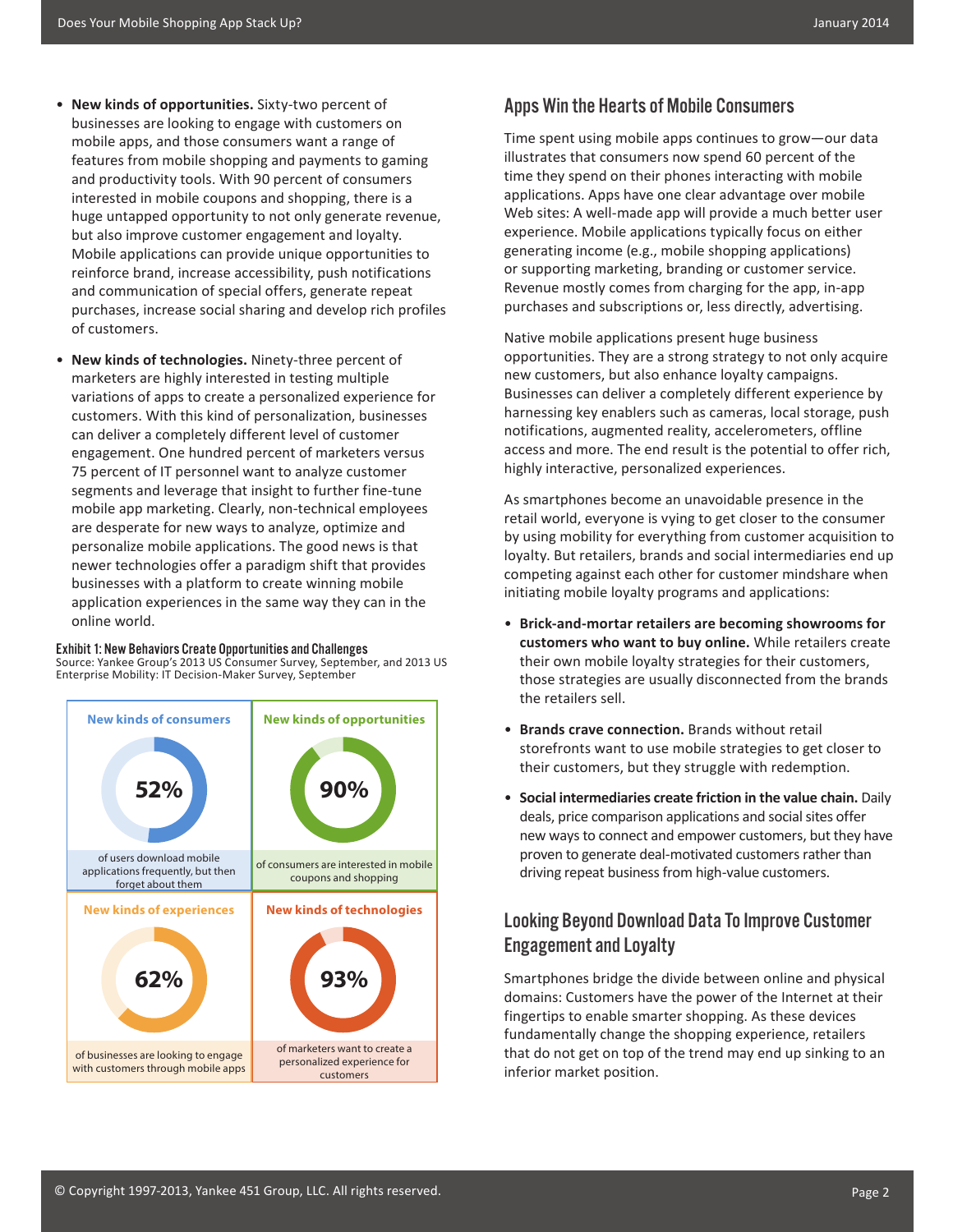<span id="page-2-0"></span>The goal of a good mobile strategy is to get consumers to use the application frequently so that it creates an ongoing relationship. While all types of consumers are using mobile to enhance their shopping experiences, there is a core segment that is more likely to actively use applications. Yankee Group classifies users as "advanced" or "heavy" if they utilize e-mail, chat and Web browsing daily and/or weekly along with at least two of the following services: data file upload/download, online games, personalized applications, mobile payments, mobile TV, location-based services or GPS navigation, and/or video calling.

Exhibit 2 clearly shows that mobile shopping has entered the mainstream for this group. As shopping becomes an important part of the smartphone experience, Yankee Group data proves that retailers and brands must take advantage of the mobile opportunity.

Exhibit 2: Advanced Users Are Taking Mobile Shopping Apps to Heart Source: Yankee Group's 2013 US Consumer Survey, September



Retailers must take another look at their mobile applications and the promotions of those mobile experiences. While businesses can use mobile analytics vendors to get a wealth of information about their own mobile application through measuring customer downloads and tracking potential customer usage within the application, retailers still need to answer questions such as:

- How does usage of my application stack up compared to that of my closest competitor?
- How do online retailers' mobile apps compare to brickand-mortars' applications?
- What is the penetration of my application compared to that of my closest competitor?

Understanding real application usage data is much more valuable than just understanding download data. Some mobile analytics firms can help retailers and app developers answer the questions above, providing data to help them understand real mobile usage, improve mobile customer experience and gain a better return on their mobility

investments. For example, retailers can gain insight into usage versus downloads—if a customer has 50 to 60 apps on his or her phone but only actively uses 15, whose apps are they sticking with and whose are they forgetting about? There are many ways to measure customer engagement, but it's important to gauge real application usage data from real users. By doing this companies can find:

- **A mobile customer engagement benchmarking rate.** By measuring the percent of active weekly and monthly users, companies can gauge how frequently customers actually choose to use the application they downloaded. Companies can then compare the rate to that of their closest competitors to gain a true benchmark for usage.
- **Comparisons by region, operator, device and network type.** Understanding penetration and usage is critical for customer engagement. However, it's also essential for multinational businesses to understand usage in different regions, countries and even network types.
- **Trends over time.** While it's important to understand current usage, it's also important to understand usage over time. This can help answer questions such as how quickly a mobile app has been adopted or whether users were more active on a competitor's application at certain times of the year. All these insights can help tie usage back to business issues such as new app launches, new feature changes, new marketing promotion, etc.

# Putting Mobile Shopping Insight into Action

Yankee Group worked with data from one such analytics firm, Mobidia Technology, to explore how detailed usage information can help retailers and developers identify trends and targets in the mobile experiences they create.

Exhibit 3 on the next page shows the 11-month average usage rates for 80 leading apps across retailers, social shopping and deals, online shopping and payment vendors. We can see that a veteran in the space, Starbucks, maintains its leadership among the top retailers. Starbucks disrupted the market in spring 2009 with its mobile card app in 16 stores. It was so successful that it rapidly expanded the program nationwide by allowing consumers to pay with a bar code scanned at the point of sale. It remains the innovator that companies follow today by tying payments to loyalty to drive successful adoption.

Another leader, social shopping app Shopkick, was founded in June 2009 to bridge the worlds of mobile and physical retail. In August 2010, Shopkick launched the first mobile application that gives consumers rewards and exclusive deals at certain retail partners when they check into stores and malls. Kohl's, a leading retailer, launched a more significant mobile presence in 2010. Though its mobile application is relatively new, it demonstrates solid mobile customer engagement rates.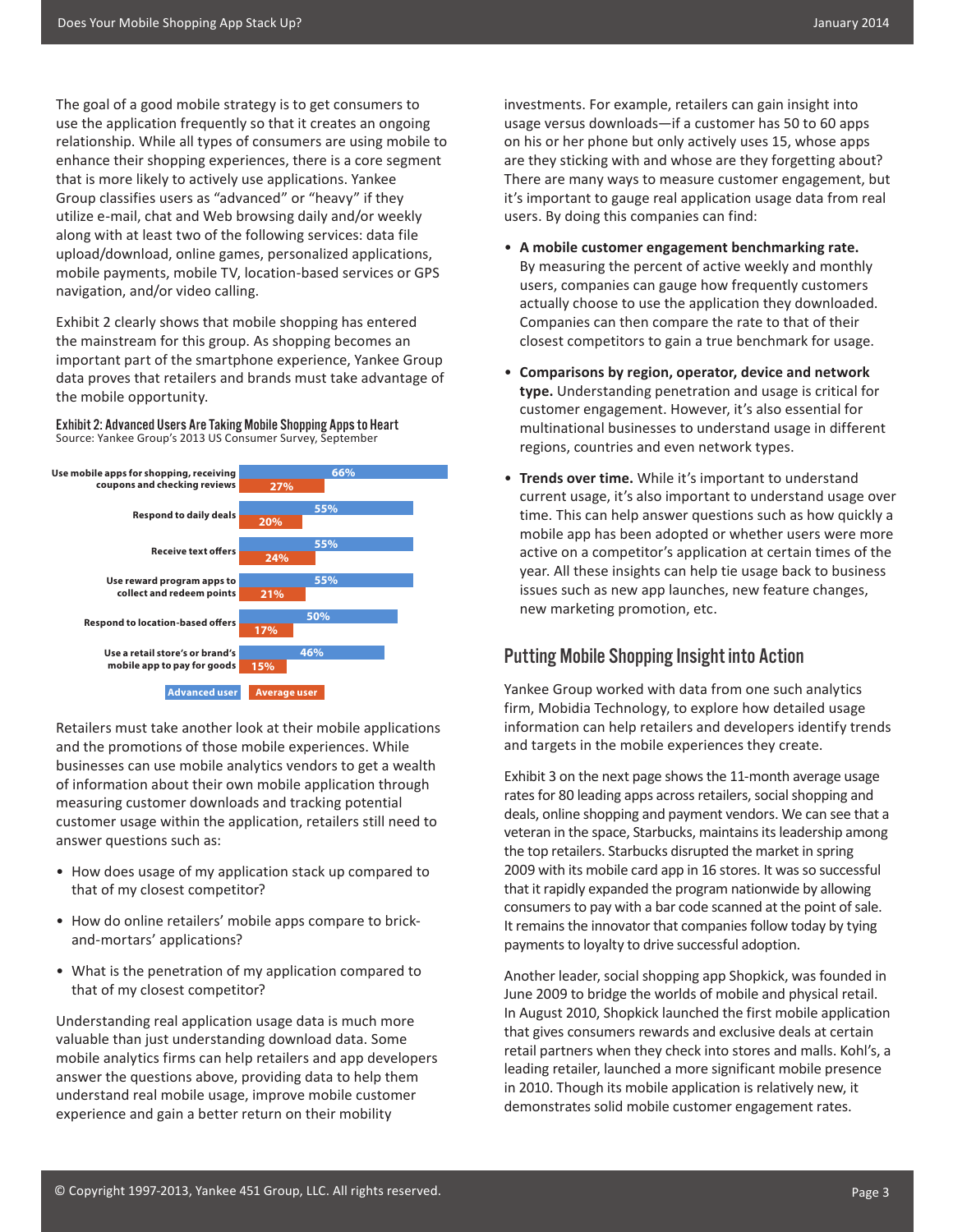# Exhibit 3: Mobile Shopping App Active Usage Rates Vary (11-Month Average) Source: Mobidia, 2013

| Staples                    | 68% |
|----------------------------|-----|
| Kohl's                     | 68% |
| <b>Dealnews</b>            | 68% |
| Shopkick                   | 67% |
| Wanelo Shopping            | 65% |
| <b>Starbucks</b>           | 60% |
| Wish                       | 59% |
| EBay                       | 59% |
| H&M                        | 56% |
| QVC                        | 55% |
| Toys R Us                  | 54% |
| Out of Milk                | 54% |
| RetailMeNot                | 54% |
|                            | 54% |
| Groupon                    |     |
| Victoria's Secret          | 53% |
| Rue La La                  | 53% |
| Gilt                       | 53% |
| SavingStar                 | 53% |
| LevelUp                    | 51% |
| Google Offers              | 51% |
| Sephora                    | 51% |
| Xoom Money Transfer        | 50% |
| Milo                       | 50% |
| Amazon Mobile (Tablet)     | 50% |
| Fancy                      | 50% |
| <b>AMEX Sync Your Card</b> | 50% |
| Square Register            | 50% |
| PoshMark                   | 50% |
| Amazon Mobile              | 49% |
| KeyRing                    | 48% |
| Newegg                     | 48% |
| Onekingslane               | 48% |
| <b>Industry Average</b>    | 46% |
| LivingSocial               | 46% |
| Etsy                       | 46% |
| Coupon Sherpa              | 45% |
| Nordstrom                  | 44% |
| Fab                        | 43% |
|                            | 43% |
| Gap                        | 42% |
| PayPal Here                |     |
| Lemon Wallet               | 42% |
| Macy's                     | 42% |
| Square Wallet              | 41% |
| Best Buy                   | 41% |
| PayPal                     | 41% |
| Walmart                    | 41% |
| Wallet                     | 41% |
| Amazon Price Check         | 41% |
| American Eagle             | 41% |
| Walgreens                  | 41% |
| Dwolla                     | 41% |
| The Coupons App            | 41% |
| PriceGrabber               | 40% |
| Sears                      | 40% |
| Target                     | 40% |
| net-a-porter               | 40% |
| Home Depot                 | 40% |
| Express                    | 40% |
| Costco                     | 39% |
| CVS                        | 39% |
| Sam's Club                 | 39% |
| Western Union              | 39% |
| JC Penney                  | 39% |
| Hollister                  | 38% |
| Ikea                       | 37% |
| ShopSavvy                  | 37% |
|                            | 36% |
| Lowes                      | 36% |
| Office Depot               |     |
| Tiffany & Co.              | 36% |
| RedLaser                   | 36% |
| Office Max                 | 35% |
| GoogleWallet               | 35% |
| Saks                       | 34% |
| 1800 flowers               | 33% |
| Zappos                     | 32% |
|                            |     |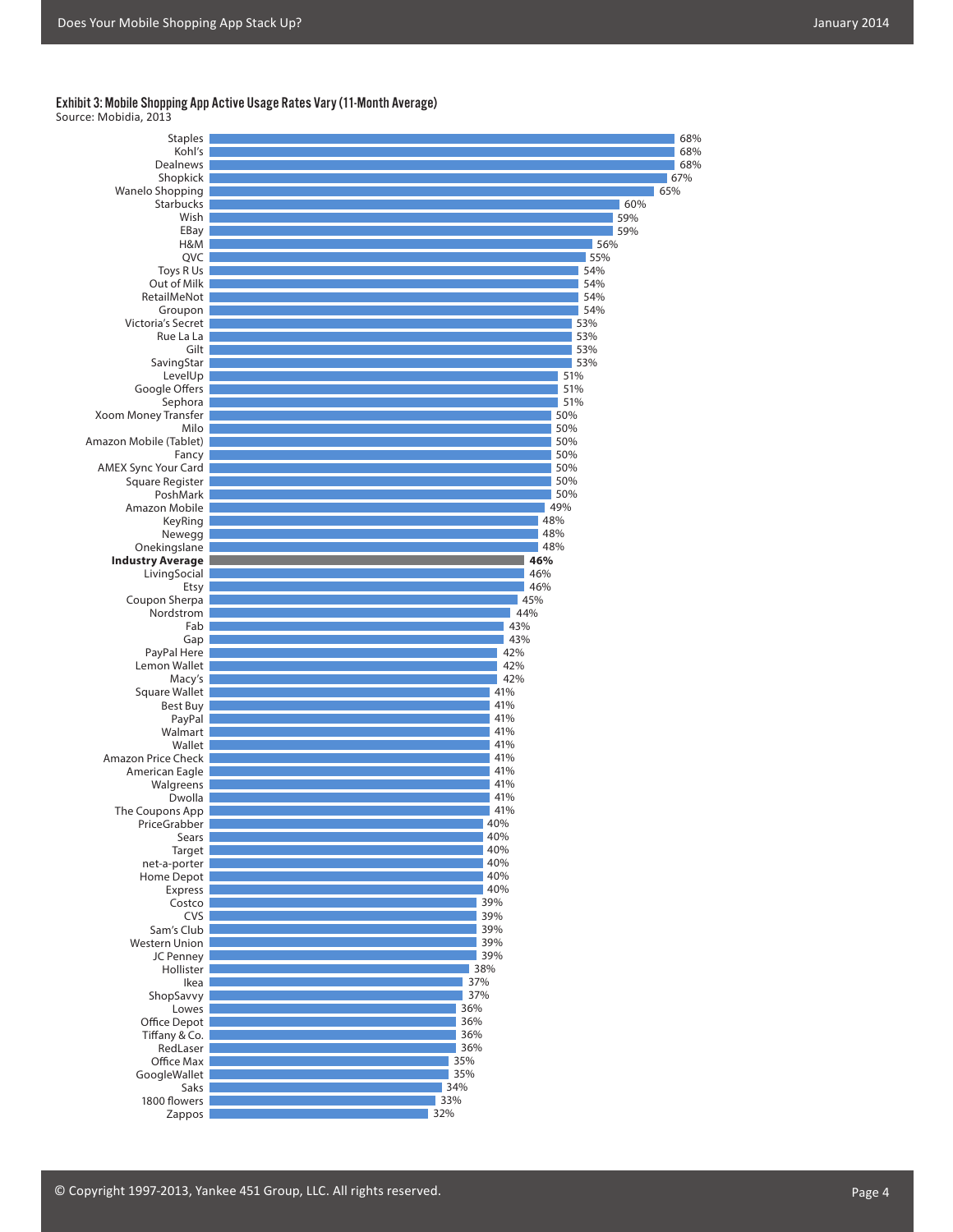Mobidia Technology also shared more detailed usage data on mobile shopping applications from around the world for a six-week period ending in October 2013. The data indicates that online retailers garner an overall industry average of 47 percent compared to traditional brick-and-mortar stores' industry average of 43 percent. This trend has been developing over the last few years. However, when we look at the details, we find that a few brick-and-mortar companies (see Exhibit 4) are breaking away from the pack by exceeding even the online retail leaders, Amazon, eBay and Craigslist (see Exhibit 5).





Exhibit 5: Online Retailers Show Strong App Usage, but Still Lag Some Brick-and-Mortars Source: Mobidia, 2013

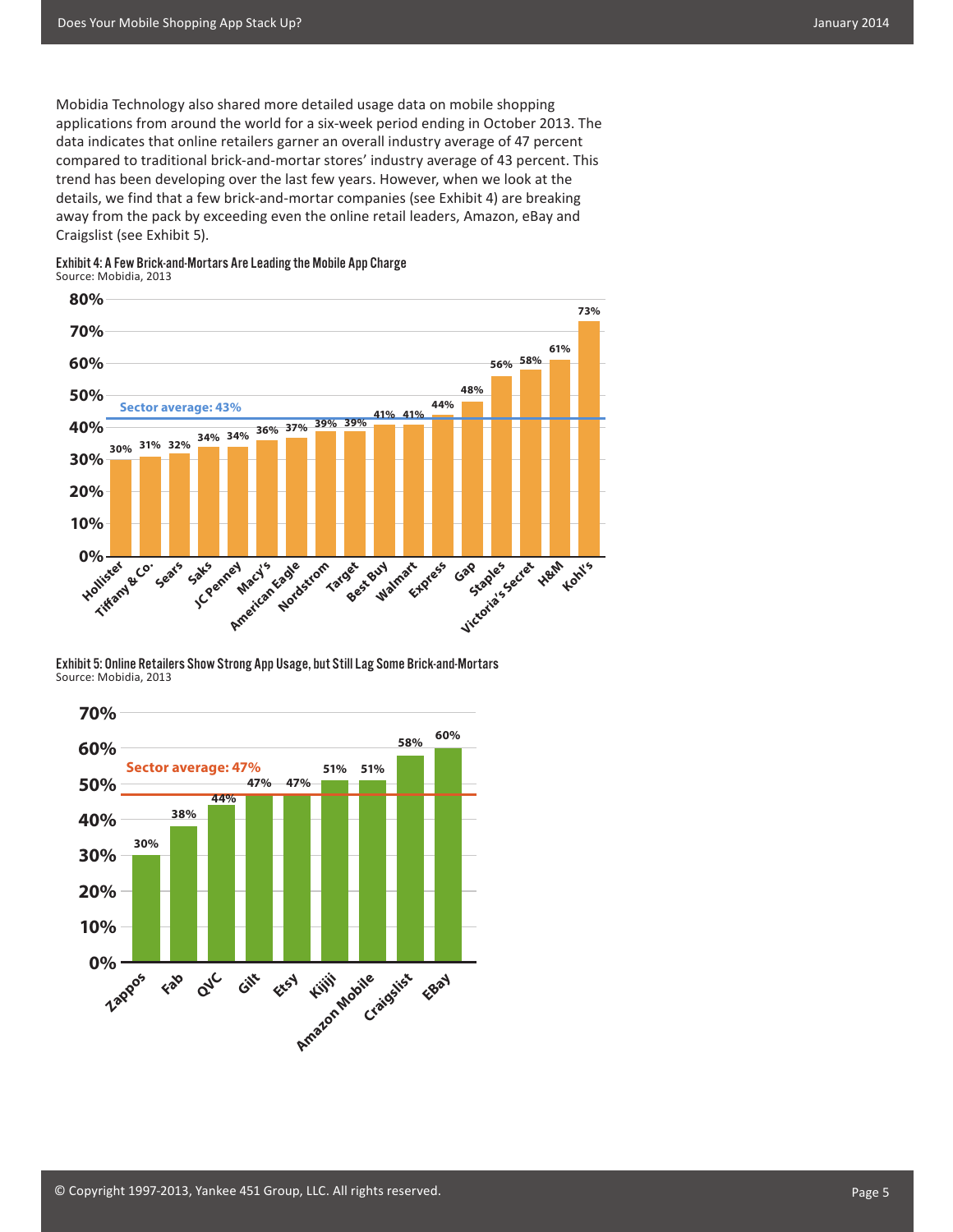Kohl's and H&M actually break away from the pack with scores significantly higher than either the online retailers or other-brick-and mortar companies. Both companies have a high percentage of active mobile users compared to competitors such as Gap, American Eagle and Target, which receive scores closer to the monthly average. While we can't map demographic or user behavior data to understand the significant increase in engagement, Yankee Group insight on the demographic data of mobile users does map to the typical customer for both these retailers. However, it's not just the demographic that drives their success—it's also their mobile applications. Both H&M and Kohl's have mobile apps that deliver rich shopping experiences that go beyond price lookups to harness key enablers, including omnichannel experiences such as inventory checks, rewards, lookbooks and crosschannel shopping tools. Interestingly, Macy's and Nordstrom also have been very vocal about their investments and strategies for their mobile applications, but they both come in under the industry average. In the case of Macy's, this may be because many of the retailer's unique shopping experiences are still in the pilot phase within its flagship store. Nordstrom's challenge, on the other hand, is all about demographics; luxury retailers such as Burberry and Nordstrom have mobile consumers, but they don't have as many frequent shoppers as Kohl's does. However, that does not mean luxury retailers should ignore the mobile trends—in fact, it's the direct opposite. Yankee Group data supports the luxury market embracing mobile: While the age demographic skews to an older generation, the income bracket is clearly aligned with advanced users who expect a unique mobile experience.

Another category that is very popular within the mobile shopping experience is social shopping deal applications such as Shopkick, ShopSavvy and DealNews. The average engagement rate in this sector is 49 percent, beating both online and brick-and-mortar scores (see Exhibit 6). One of the leaders, Shopkick, actually partners with leading brickand-mortar retailers to target loyal shoppers, not just dealsensitive shoppers. The company creates a cross-channel retail experience that also rewards companies with points. Retailers such as Target, Macy's and Best Buy have their own retail app but participate in the Shopkick social app as well.

Exhibit 6: Social Shopping App Usage Trumps That of Retailers' Apps Source: Mobidia, 2013



The experience a mobile shopper has, or expects to have, with a mobile shopping app will continue to play a role in how much of the mobile shopping market retailers are able to capture. When we look at mobile app engagement over almost a full 12 months, we can see that all apps have high and low weeks (see Exhibit 7 on the next page). While Yankee Group doesn't track specific internal retailer campaign schedules, retailers could use data like this in conjunction with information about their strategic campaigns such as SMS messaging, special promotions and other efforts to evaluate marketing effectiveness.

While application discovery is still a big concern among retailers and brands, the exhibit indicates that Hollister did very well on launch with many users but was unable to maintain that customer engagement over time. On the other hand, leaders H&M, Victoria's Secret and Kohl's maintained high user engagement throughout the year.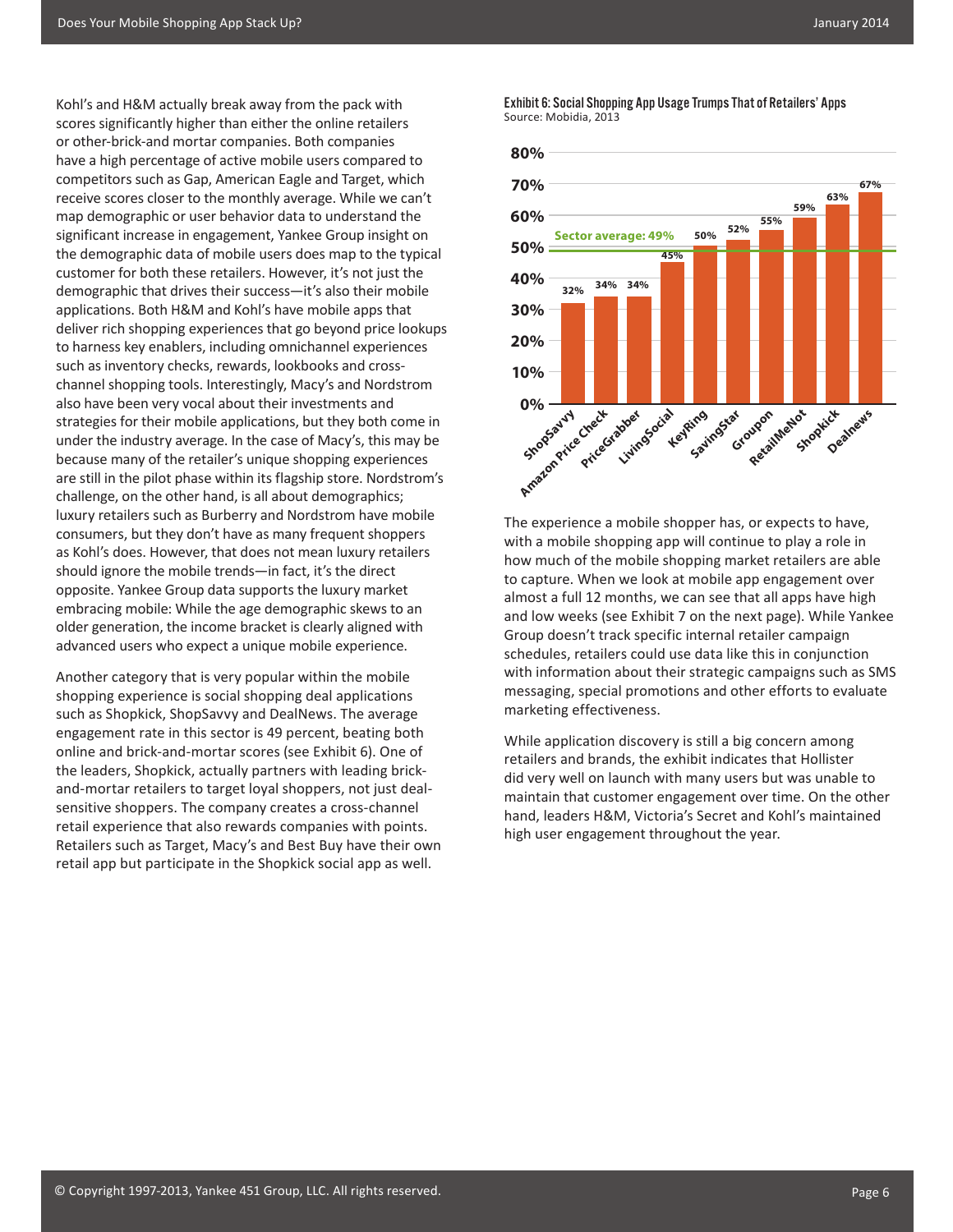Exhibit 7: Brick-and-Mortar Retailers Have Peaks and Valleys Over Time Source: Mobidia, 2013



Mobidia's data also provides insight into usage by OS type—for example, Android versus iOS. While many companies had on average a 3 percent difference between iOS and Android (with iOS coming out on top), the companies shown in Exhibit 8 register significant differences in engagement rates across the platforms. Interestingly, H&M, Victoria's Secret and RetailMeNot are leaders overall primarily due to their strong iOS applications. However, the platform-specific data shows that these companies must address their Android mobile app experience because there is a significant gap in usage, which could mean a less-than-stellar customer experience for Android users.

Exhibit 8: Some Retailers Provide a Poor Experience on Android vs. iOS Source: Mobidia, 2013



It is possible to look further into the Android usage by studying the number of user sessions along with the length of time a customer engages with the app (see Exhibit 9 on the next page). We find that leaders struggling with active user adoption on the platform—RetailMeNot, Victoria's Secret and H&M—also demonstrate poor performance in number of application sessions. However, eBay and Shopkick results remain consistently high. User engagement rates for deal apps and online shopping apps also show not only higher average usage, but also more time spent in-app. While we don't know whether performance is a factor, considering the data aligns with active users, we can infer that a positive customer experience is the reason for longer engagement times and not slow performance of the applications.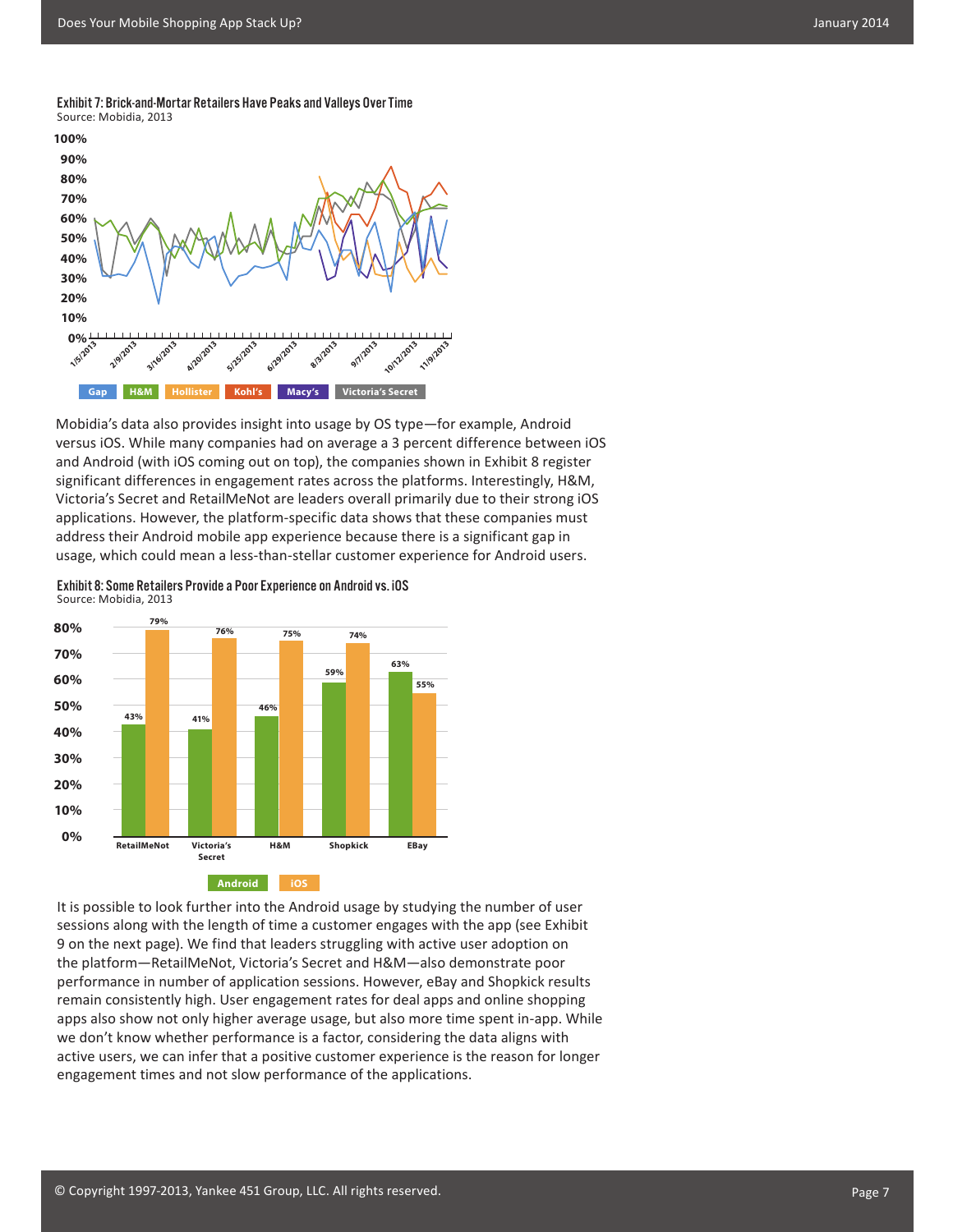

#### Exhibit 9: Android Users' Average Minu<u>tes vs. Average App Se</u>ssions Per Week